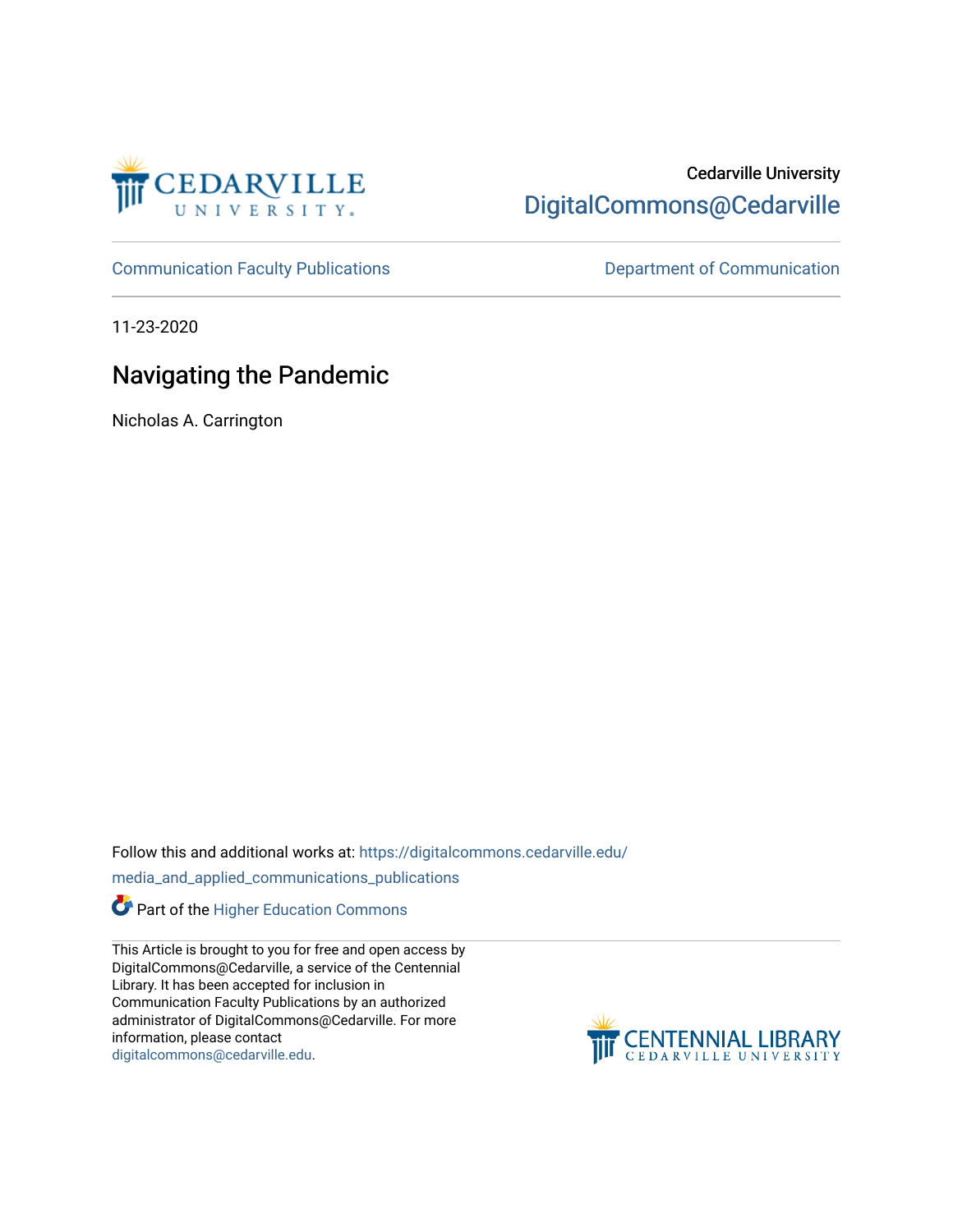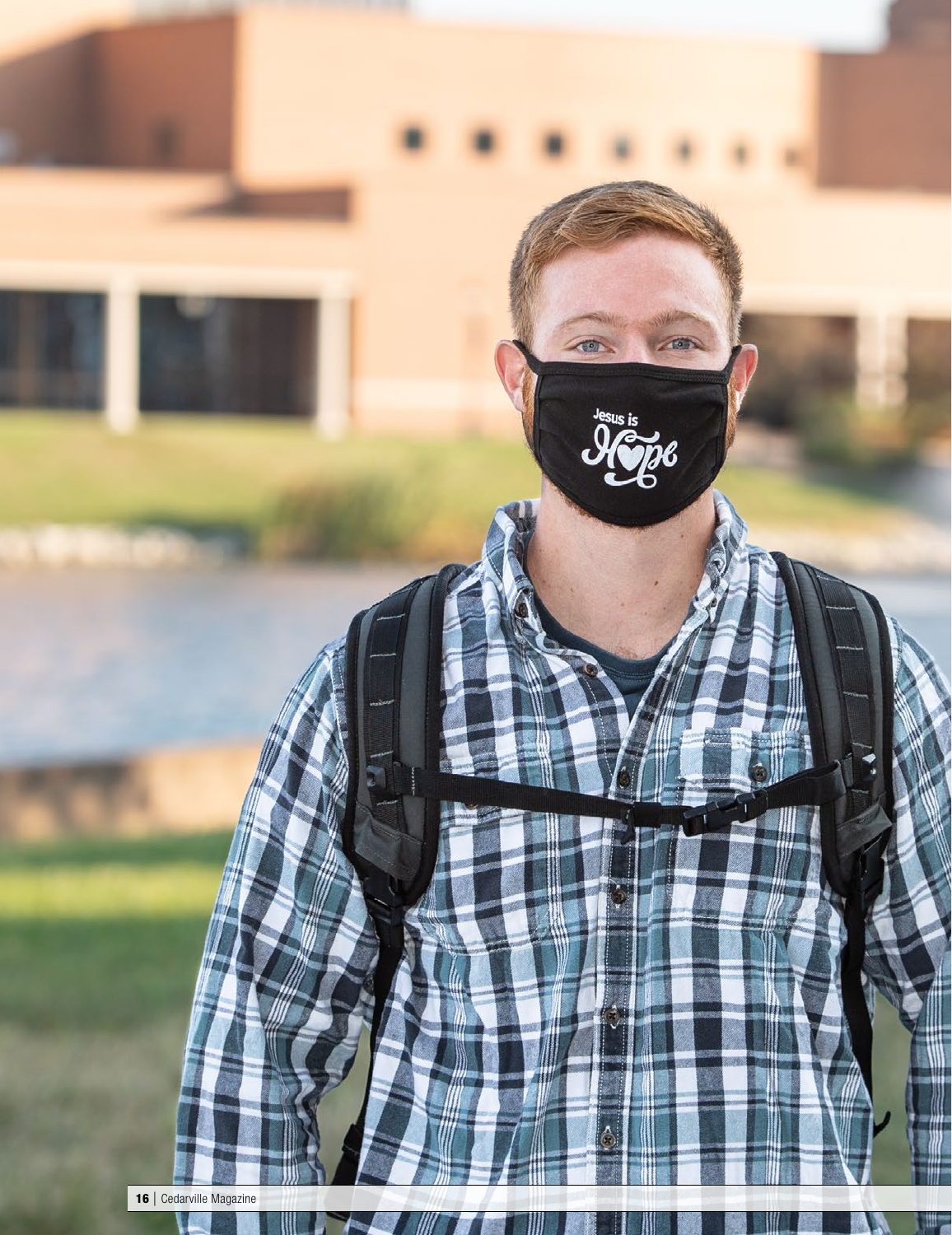BY NICK CARRINGTON '10 NAVIGATING THE PANDEMIC

> The COVID-19 pandemic has not only affected public health, it has ravaged the economy, changed the political landscape, and left many people struggling with mental health issues. Understanding the depth of these problems and how our nation might recover is difficult. In this article, Cedarville experts weigh in on the pandemic and discuss how Christians can give hope to a fearful culture.

### MEDICAL REALITIES AND REAL PEACE

COVID-19 is a new virus, and there is still much to learn. But according to Zach Jenkins, Associate Professor of Pharmacy Practice and an infectious diseases expert, healthcare professionals have come a long way since the pandemic began. Jenkins said that we initially struggled to understand the virus. "The underlying pathology of the virus is different than we might expect," he explained.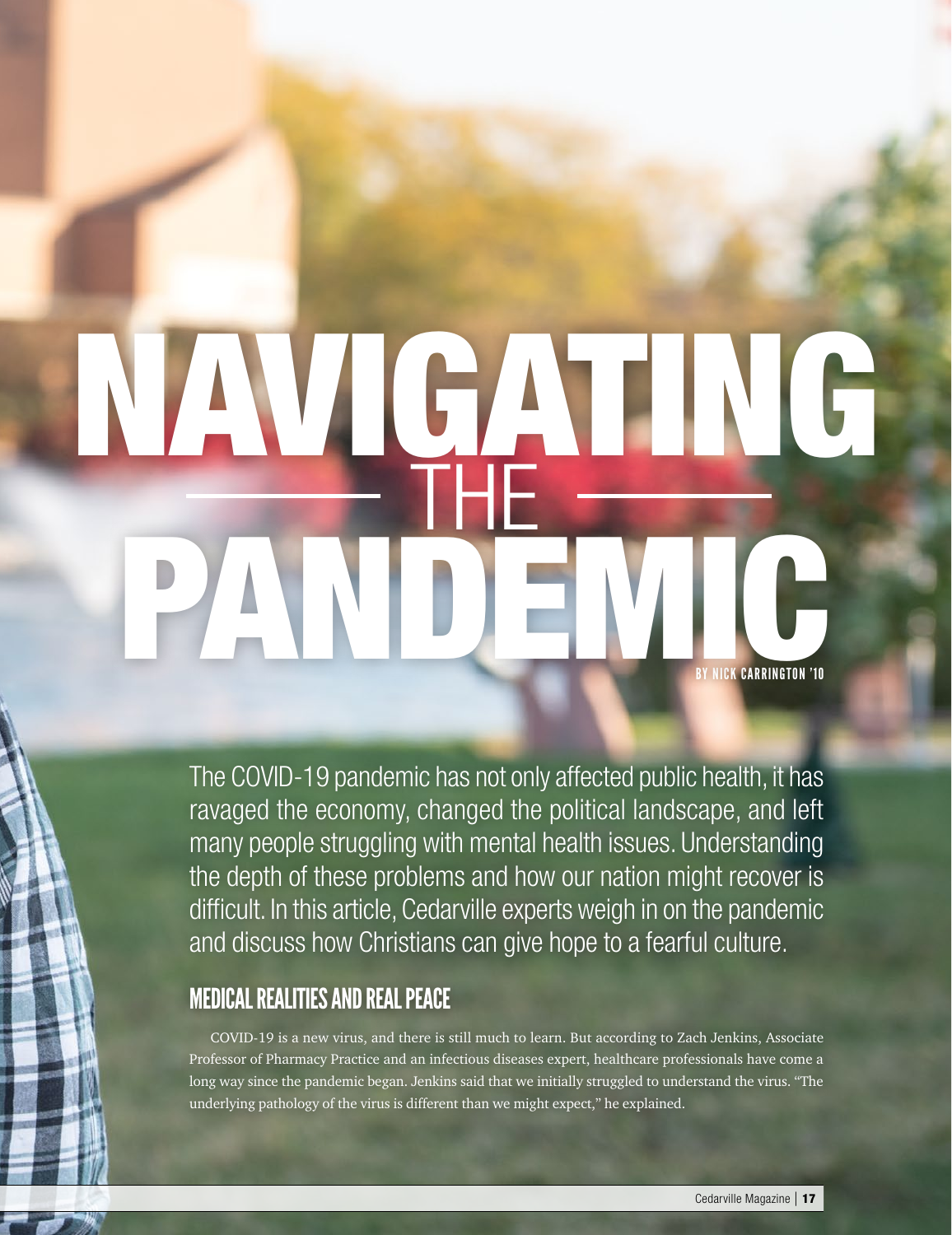That reality made it hard to treat patients effectively, but as doctors learned more, they have had some success in the inpatient setting. "We still don't know the best treatment protocols," Jenkins said, "but the combination of plasma, steroids, Remdesivir, and proning (turning a patient on their stomach with their chest and face down) seems to help."

Jenkins notes that even after a late start, identifying a useful treatment regimen has helped the United States maintain a lower death per capita than many places in the world.

Many public figures see a vaccine as the ultimate solution, but Jenkins warns that there are risks involved. "Historically, the fastest we've seen a vaccine go to market is five years," he said. "We are trying to do this one in a few months. Even though the FDA says they won't lower their safety standards, there is some question as to whether it will be 100% safe."

Depending on how long it takes to scale up manufacturing, a vaccine may not be available to the general public until next summer or fall.

When President Trump

contracted the coronavirus, he received an antibody cocktail, Regeneron, which was not widely known. What are the implications of such treatments for the general public?

"There are still lots of experimental therapies with limited data," Jenkins said. "Regeneron is something that is hard to access without an Emergency Use Authorization (EUA) or approved indication from the FDA."

The President also was treated with zinc, vitamin D, and famotidine, "all of which currently lack well-designed studies to back any perceived efficacy behind their use," said Jenkins. "The President was able to receive all sorts of experimental and theoretical products because of his position."

Whatever may happen in terms of treatment or vaccines, Jenkins encourages Christians to love their neighbors by sacrificing comfort for the safety of others. "I believe the evidence currently supports masks and distancing," Jenkins said. "Even if you aren't on board with these sorts of things, we need to make sure that we are treating others with love and respect. People are paying close attention to how we, as Christians, are responding to these events."

# ECONOMIC UNCERTAINTY AND GENUINE JOY

Economically, the recovery will likely extend long past the virus. When state governments effectively shut down most businesses in March and April, a healthcare crisis turned into an economic crisis with millions losing their jobs. Jeff Haymond, Dean of the School of Business Administration and Professor of Economics, said that the solution is easy to understand but hard to implement.

"If the problem is that we stopped producing, the solution is to start producing," he said. "But how do you balance production and safety? There are costs and benefits to whatever we do. We need to weigh the costs and benefits of different approaches."

Haymond explained that government interventions like the Coronavirus Aid, Relief, and Economic Security (CARES)

#### Before anything else, people need the Gospel of Jesus Christ. *Jeff Haymond*

Act have helped some businesses, but these interventions focus on increasing demand when the real problem is supply. Until the economy starts producing in larger capacities,

it will struggle to recover.

Even when the economy starts producing at full capacity again, it will still face long-term issues, some new and some that the pandemic has exacerbated. "We've added \$3 trillion to our national debt in a few months, and we might add \$1-3 trillion more," Haymond said. "We were going to have to deal with the consequences of the debt within the next 10–15 years or so, but that timeline has now been crunched."

How quickly will the economy rebound? Experts are unsure. But in a time of extreme uncertainty, Christians have something to offer that others do not, something not based on financial security. "We need joy. There's not a lot of hope out there, but before anything else, people need the Gospel of Jesus Christ. If we show joy during the crisis, people will wonder what's different about us," Haymond said.

## EXTREME ANXIETY AND THE TRUE ANCHOR

Our culture's lack of hope means more people are experiencing mental health issues as well. Betsy Linnell '00, Assistant Professor of Psychology and a Licensed Professional